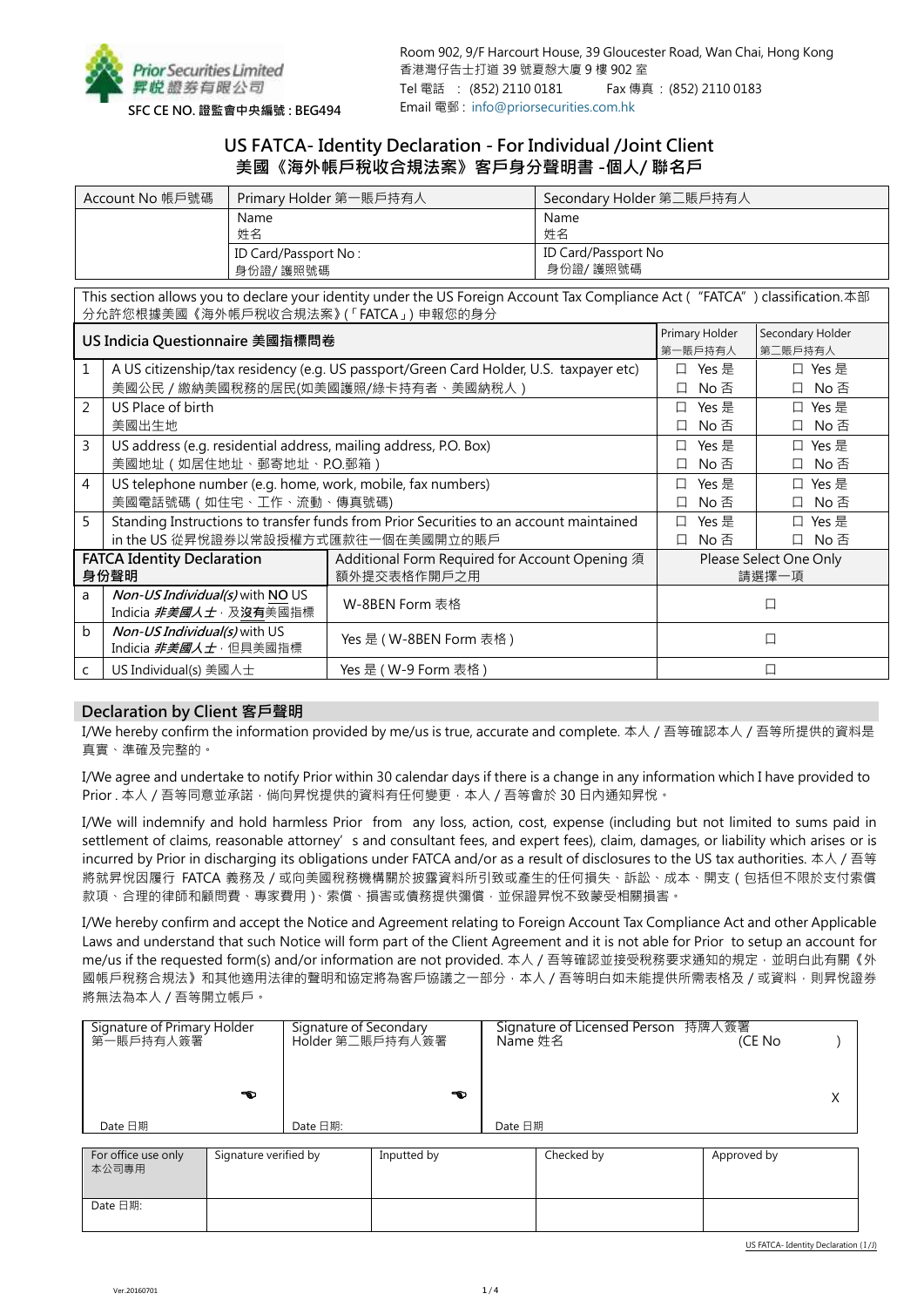# **Notice and Agreement relating Foreign Account Tax Compliance Act ("FATCA") and other Applicable Law 有關《外國帳戶稅務合規法》(「FATCA」) 和其他適用法律的聲明和協定**

You acknowledge that Prior Securities Limited ("Prior") may be obliged to comply with, observe or fulfill the requirements of the laws regulations, orders, guidelines, codes, and requirement including the applicable requirements under FATCA of or agreements with any legal, regulatory, governmental, tax, law enforcement or other authorities, or self-regulatory or industry bodies or associations of financial service providers within or outside Hong Kong, including without limitation, the Internal Revenue Service of the United States of America (the "Authorities" and each an "Authority") in various jurisdictions as promulgated and amended from time to time (the "Applicable Requirements"). In this connection, you agree that Prior Securities may disclose your particulars to any Authority, or withhold payments otherwise payable to you, in ease case in circumstances as specified in this form, for the purpose of ensuring our compliance or adherence with the applicable requirements.

閣下承認昇悅證券有限公司(「昇悅」)須遵從、遵守或履行法律、法規、命令、指引、守則和包括 FATCA 適用規定的要求、或任 何法 律、監管、政府、稅務、執法或其他機構,或全融服務供應商的自律監管或行業組織或協會的要求,包括但不限於美國的稅 務局 ( 以 下簡稱「監管機構 」) 在不同的司法管轄區 ( 以下簡稱「適用規定 」) 不時頒布及修訂的協定。在這方面, 閣下同意我們 可以根據本表 格列明的每種情況,向任何監管機構透露 閣下的個人資料或扣留任何支付給 閣下的款項,以確保我們遵從適用規 定。

In this Notice and Agreement "Compliance Requirements" refer to obligations imposed on Prior Securities under or pursuant to

- a) any laws binding or applying to it within or outside Hong Kong existing currently and in the future;
- b) any guidelines or codes given or issued by any legal, regulatory, governmental, tax, law enforcement or other authorities, or self-regulatory or industry bodies or associations of financial service providers within or outside Hong Kong existing currently and in the future; and
- c) any present or future contractual or other commitments with local or foreign legal, regulatory, governmental, tax, law enforcement or other authorities, or self-regulatory or industry bodies or associations of financial service providers that are assumed by or imposed on the Prior Securities by reason of its financial, commercial, business or other interests or activities in or related to the jurisdiction of the relevant local or foreign legal, regulatory, governmental, tax, law enforcement or other authorities, or self-regulatory or industry bodies or associations.

在本聲明和協定中,「合規要求」指根據下列各項對昇悅施加的義務:

- a) 不論於香港境內或境外及不論目前或將來存在的對其具法律約束力或適用的任何法律;
- b) 不論於香港境內或境外及不論目前或將來存在的任何法律、監管、政府、稅務、執法或其他機關,或全融服務供應商 的自律監管 或行業組織或協會作出或發出的任何指引或守則;
- c) 昇悅因其位於或跟相關本地或外地法律、監管、政府、稅務、執法或其他機關,或全融服務供應商的自律監管或行業組 織或協會承擔或被彼等施加的任何目前或將來的合約或其他承諾。

# **1. Disclosure of Information 資料披露**

You consent to and authorize Prior, its staff and any other person who by reason of their scope of work or capacity or office have access to Prior's records, registers or any correspondences or materials with regard to Your personal and account information ("Personal Information") to disclose any of the Personal Information, where such disclosure is required under any applicable Compliance Requirements, to:

- a) any of the Prior's branches, holding company, representative offices, subsidiaries and affiliates, wherever situated and which may be within or outside of Hong Kong; and
- b) any local or foreign legal, regulatory, governmental, tax, law enforcement or other authorities, or self-regulatory or industry bodies or associations of financial service providers, including but not limited to any settlement and clearing agencies, all of which may be within or outside Hong Kong and may be existing currently and in the future.

You undertake and agree to obtain this consent and authorization from any person associated with You, including Your legal and equitable owners and payment recipients, in respect of which the disclosures may be required under any Compliance Requirements.

閣下同意並接受昇悅、其職員及任何其他因工作、職責或職權範圍而可接觸到昇悅內有關 閣下個人及帳戶資料的記錄、 登記冊或任何通訊或材料 (「個人資料」) 的人士 · 根據任何適用的合規要求 · 向以下機構披露任何該等個人資料 : a) 昇悅任何分行、控股公司、代表辦事處、附屬公司或聯屬機構,不論是位於何處及在香港境內或境外;及

b) 任何本地或外地的法律、監管、政府、稅務、執法或其他機構、或金融服務供應商的自律監管或行業組織或協會,包 括但不 限於不論目前或將來存在的任何結算及交收機構。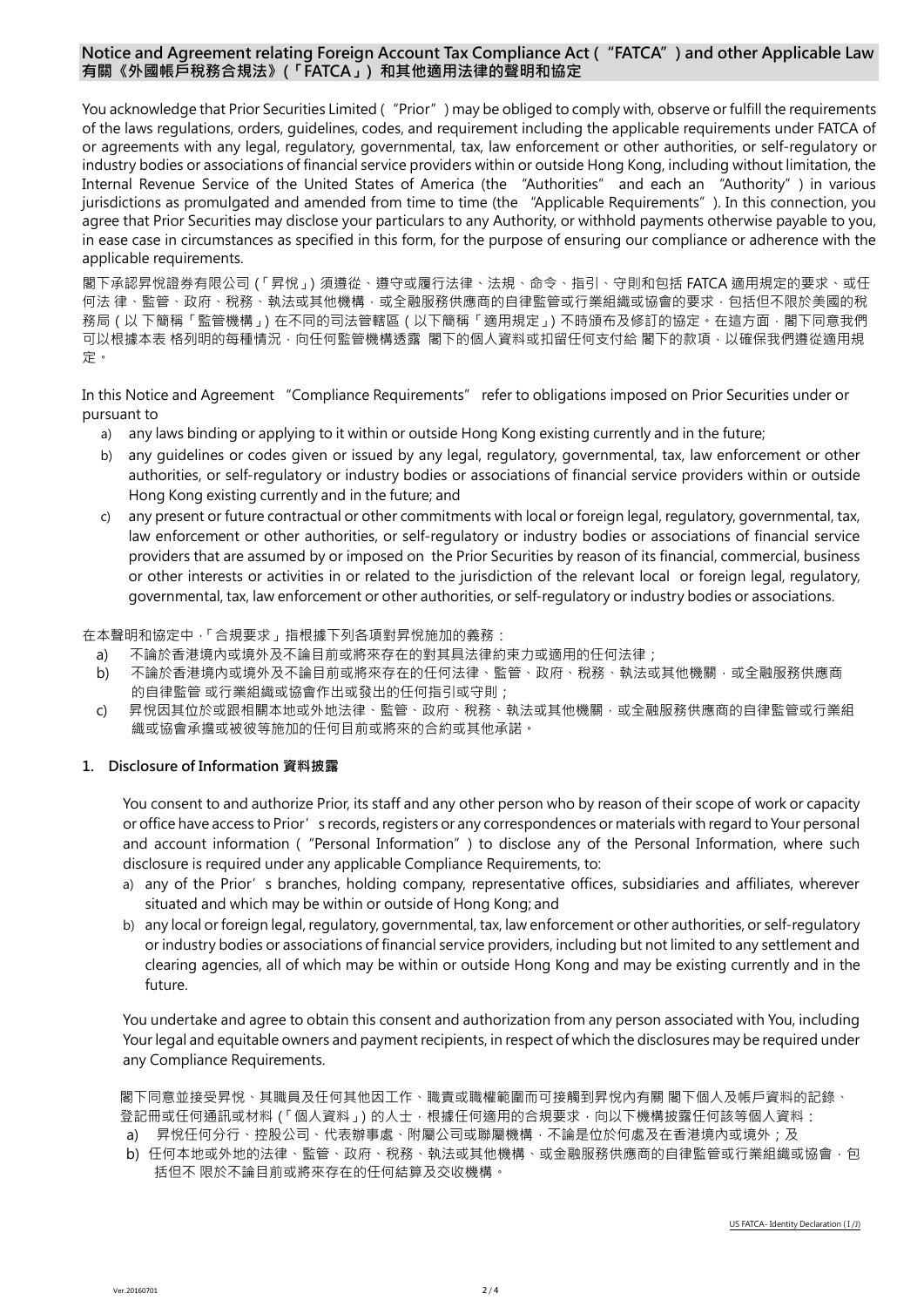閣下承諾及同意,就按照任合規要求所須作出的披露,向閣下任何相聯者(包括閣下法律及衡平法上的擁有人和付款的 收款人) 索取此項同意及授權。

# **2 Cooperation with Enquiries 就查詢予以合作**

 You will cooperate fully in respect of any enquiries that Prior may make for the purpose of compliance with any Compliance Requirements, including promptly providing all relevant information, details and/or documents as may be necessary to enable Prior to comply with the same.

 閣下將對昇悅為遵守任何合規要求而作出的任何查詢予以充分合作,包括盡速提供所有必需的相關資料、詳情及/或文 件,以便昇悅遵從該等要求。

#### **3 Notification on Change in Circumstances 情況變更通知**

You will promptly notify Prior in writing of any changes in:

- a) Your particular(s), circumstance(s), status, including any changes in citizenship, residence, tax residency, address(es) on record, telephone or facsimile number or email address; and
- b) (where applicable) Your constitution, shareholders, partners, directors or company secretary, or the nature of Your business

閣下將盡速以書面通知昇悅下述任何變更:

- a) 閣下的資料、狀況、身分,包括任何有關公民身分、居所、稅務上的常駐國家、記錄上的地址、電話、傳真號碼或電郵 地址的變更;及
- b) ( 如適用) 閣下的組織章程、股東、合夥人、董事或公司秘書、或閣下業務的性質。

# **4 Withholding Payments 預扣付款**

 Any sum that may be payable by Prior to You shall be subject to all applicable laws and regulations, including Compliance Requirements and rules prescribed by the relevant settlement and clearing agencies, any withholding tax requirements, foreign exchange restrictions or control. You agree and acknowledge that pursuant to the foregoing, Prior may, without notice or liability to You, perform, or cause to be performed, withholding of any monies payable to You, deposit any such monies into a sundry or other account and/or retain such monies pending determination of the applicability of such withholding tax requirements, foreign exchange restrictions or control. Prior Securities shall not be liable for any losses that may be incurred by reason of such withholding, retention or deposit.

昇悅應向 閣下支付的任何款項須受所有適用法律和法規約束,包括合規要求及相關結算交收機構訂明的規則、任何預扣 税要求、外匯限制或管制。閣下同意及確認,昇悅可依據上文履行或安排履行下述事宜:代扣任何應付予閣下的款項,將 任何該等款項存入雜項或其他戶口及/或保留該等款項以待釐定上述預扣稅要求、外匯限制或管制的適用性,而無需通知 閣下或對閣下負上任何責任。對於因上述代扣、保留或存入款項而可能導致的任何損失,昇悅概不負責。

# **5 Account Termination 帳戶終止**

You agree that Prior Securities has the right to block transactions, transfer arrangements or terminate all or any of Your accounts or the agreements or arrangements entered into between You and Prior at any time without having to give any reason or notice if You fail to comply with any of the requirements under this Notice. 閣下同意,如 閣下未能遵從本聲明和協定内任何要求,昇悅有權隨時凍結任何交易、轉移任何安排,或終止閣下所有或任 何帳戶 或與昇悅訂立的協議或安排,而無需給予任何理由或通知。

# **6 Terms Inconsistency 條款不一致**

If there is any inconsistency between the terms herein and any other terms in the Client Agreement and/or arrangements that You entered into with Prior, the terms herein shall prevail insofar as they relate to Prior's compliance with the Compliance Requirements..

倘本文所列條款與閣下與昇悅訂立的客戶協議及 / 或安排內任何其他條款不一致時, 凡涉及昇悅對合規要求的遵守, 均須 以本文所列條款為準。

Should there be any inconsistencies between the English and Chinese versions, the English version shallPrevail 中英文版本如有任何歧義,概以英文版本為準。